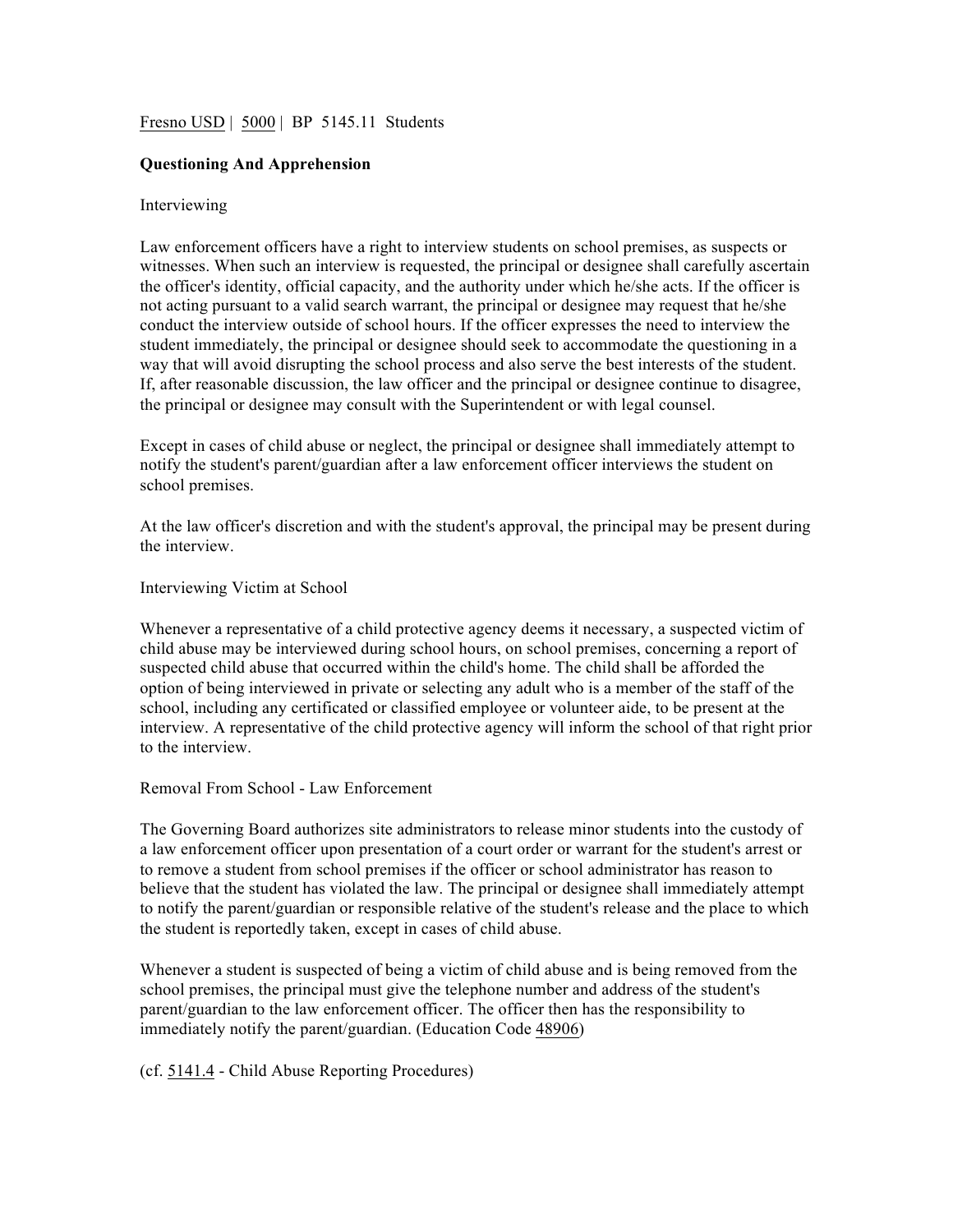Personnel responsible for releasing a student from school custody shall exercise extreme diligence to prevent such release to any unauthorized or unidentified person.

(cf. 5142 - Safety)

Subpoenas

Although police officers have the legal right to serve a subpoena at school, the district believes that serving officials should be strongly urged to serve subpoenas at the home of the student whenever possible.

In all situations, every possible step should be taken to minimize disruption to the school's program, students and staff.

Legal Reference:

EDUCATION CODE

44807 Duty concerning conduct of students

48264 Arrest of truants

48265 Delivery of truant

48902 Notice to law authorities

48906 Release of minor student to peace officers; notice to parent, guardian or relative

48909 Narcotics and other hallucinogenic drugs (re arrest)

PENAL CODE

830-832.8 re peace officers

833-851.85 re arrests

1328 Service of subpoena

11164 et seq. Child abuse and neglect reporting act

### WELFARE & INSTITUTIONS CODE

305 conditions allowing temporary custody without warrant/

625 Temporary custody; peace officer; warrant

627 Notice to parent or guardian; right to make telephone calls